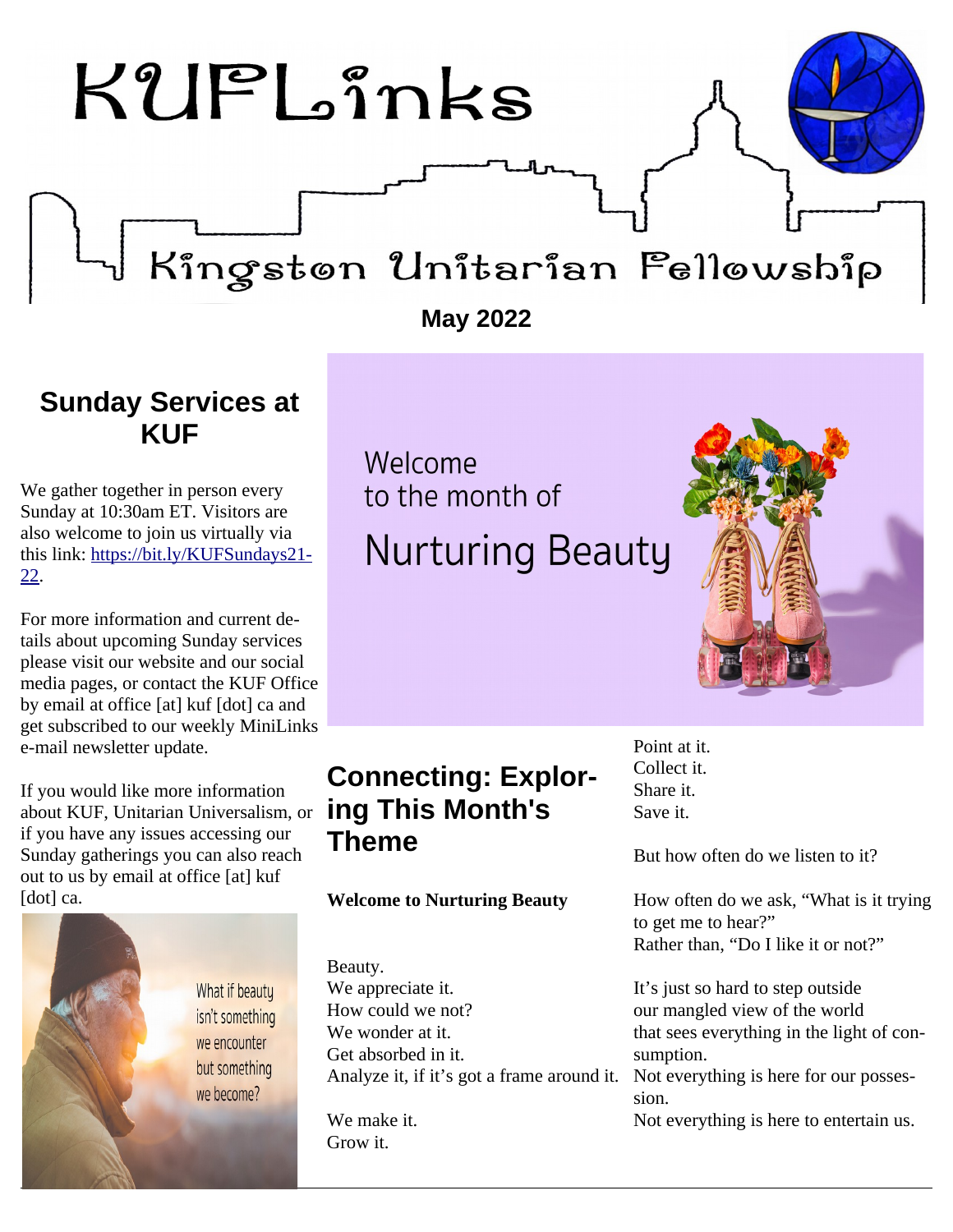| Sunday Services at KUF1            |  |  |  |
|------------------------------------|--|--|--|
| Connecting: Exploring This Month's |  |  |  |
|                                    |  |  |  |
| Notes from the KUF Board of Direc- |  |  |  |
|                                    |  |  |  |
| Share Your Vision for KUF!3        |  |  |  |
| KUF Publications3                  |  |  |  |
| Board of Directors 2021-2022       |  |  |  |
| Committees and Board Liaisons6     |  |  |  |
|                                    |  |  |  |

Not everything is meant to be put to use, even you.

We must find our way back,

to those questions that were once alive but now are buried deep:

"What if beauty is here to make us wise?"

"What if beauty is the way the sacred speaks?"

Yes! Yes! It does so much more than decorate.

It demands. It calls. It asks for commitment.

It doesn't just say "Love and appreciate me."

It says "Protect me! Fight for me!" It steps out in front of us and points to a precious world

that needs our help.

It paints a picture of new ways of living and declares, "Follow me there!"

It says, "Even in hell holes I find a way to grow."

It sings, "This world was made for more than work."

It whispers, "Use me to heal."

It pleads, "Nurture a new relationship with me. One that allows me to talk!"

So, what is it saying to you?

*(From the 2022 Soul Matters materials on the theme Awakening.)*



### <span id="page-1-0"></span>**Notes from the KUF Board of Directors – April 2022**

At the monthly meeting, held on the first Wednesday, the Board thanked all those involved in Sunday services, who keep being flexible and patient, as well as thanking all those who contributed to Each contribution directed toward an the capital roof campaign and the Board members for calling.

As you know, an alternative roof repair has been suggested and will be implemented requiring a lot less funds. The funds will be held for future roof repairs or if the alternative repair doesn't work.

The Board continues to monitor the pandemic requirements and has determ-tions to the UU@UN office ined to continue masking for our events, like Sunday services.

Visioning continues with great involve-ber. ment with the congregation. The Board

plans to look at all the data and make a determination in the autumn for a forward plan based on the visioning. The building options discussions will continue at this time and the Board will call the vote at an appropriate time, moving forward based on the result.

The Board has approved a pilot project to have co-presidents for the next year to allow for sharing of the duties. The nomination committee will work on this basis. The slate will be presented at the AGM for the congregation to approve.

The following are some other items that you may be interested in:

 • No delegates for the virtual CUC AGM stepped forward

 • The constitutional review team of Joe Pater, Frances Koziar, and Cindy Dunning put forward their recommendations for motions to be brought to the congregation at the AGM, which the Board approved. Further recommendations will be discussed at the May Board meeting

 • A new gift policy was adopted which states:

 ◦ Spending of funds is confined to board approved programs and projects. approved program or project will be used as restricted with the understanding that when the need for such a program or project has been met, or cannot be completed for any reason as determined by the board, the remaining contributions will be used where most needed.

 • KUF has been confirmed as a 6th Principle recipient based on holding a UN Sunday services plus making dona-

If you have any comments or questions, please reach out and ask a Board mem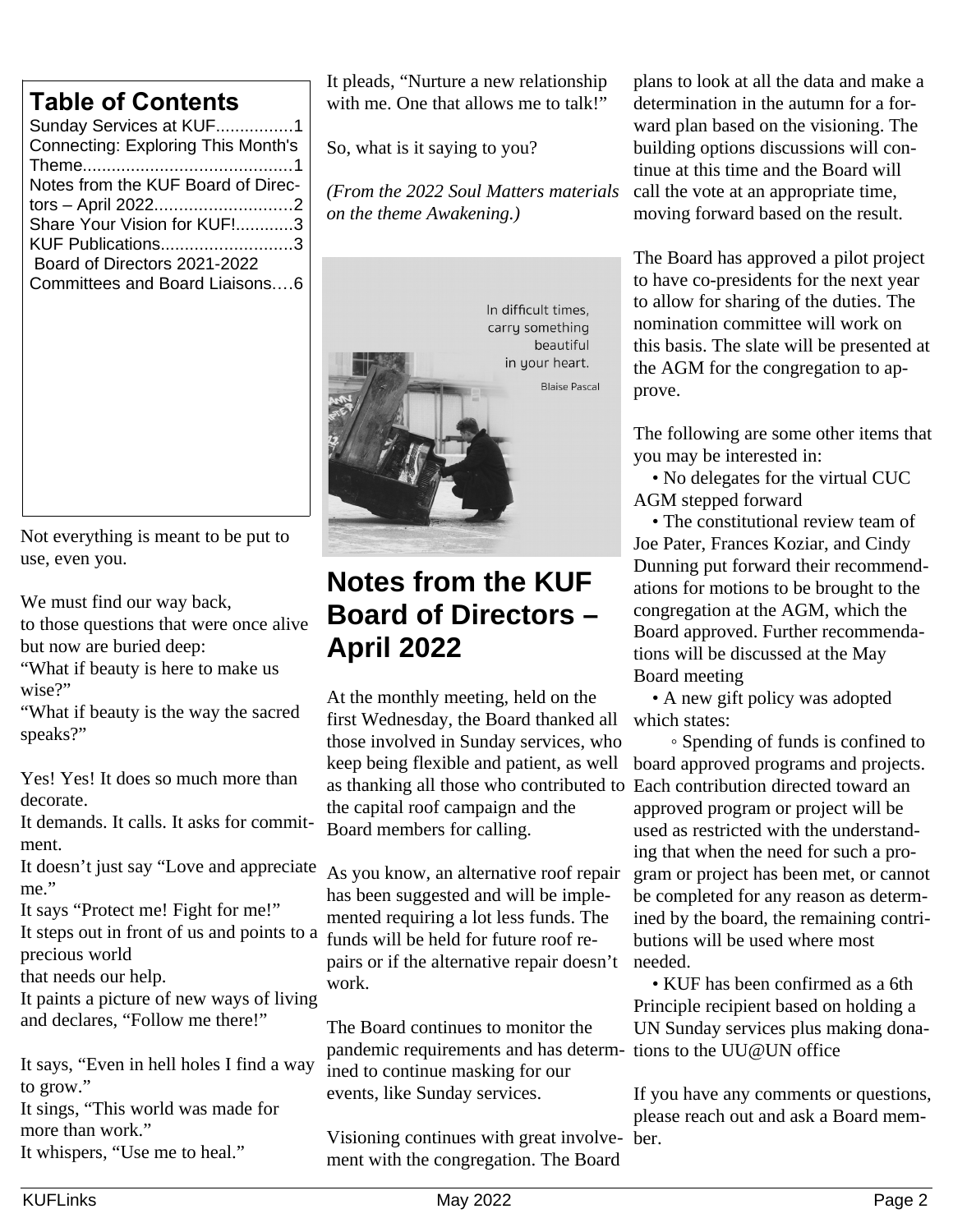Cindy Dunning, President of the KUF Board

### <span id="page-2-1"></span>**Share Your Vision for KUF!**

Visioning is defined as developing a plan for the future. Visioning is more than wishing and dreaming because it is

a plan of action.

From February to May, the KUF Board will be leading the visioning process by looking backwards at our roots, looking at the present for our current existence, and then developing a plan for the dream of the future.

KUF Visioning has 3 parts:

1) Individual visioning – the Board asks each of your to vision for KUF using the workbook (which can be found by clicking here). Whether you have been here for 3 months or 30 years, you each have something to offer and dream for KUF.

2) Visioning Mini blocks – these are 10 minute blocks that will occur throughout the visioning months.

3) Visioning discussions – these are hour long discussions after service spread over the visioning months.

You are invited to participate in all or part of this visioning! If you cannot attend, please share your thoughts and ideas with Cindy Dunning. The Board will take the visioning results, develop a plan, and use it to take action to build, grow, and govern KUF.

Visioning Dates:

May 8 - Visioning mini – how to explain us to others

Visioning discussion – who are we?

### <span id="page-2-0"></span>**KUF Publications**

**KUFLinks:** The monthly newsletter. Please send submissions by the 20th of the month. It is usually published on or about the last Sunday of the month. Send submissions to [news@kuf.ca.](mailto:news@kuf.ca) Past issues of KUFLinks can be found on the KUF website, [http://www.kuf.ca,](http://www.kuf.ca/) by clicking on the "News" tab, and then the "Newsletter" page.

**MiniLinks:** A weekly reminder of upcoming events sent out by e-mail every Thursday as a supplement to the monthly KUFLinks. Send submissions to [news@kuf.ca.](mailto:news@kuf.ca)

**Website:** [www.kuf.ca.](http://www.kuf.ca/) To comment on website content, send an e-mail to [news@kuf.ca.](mailto:news@kuf.ca)

Facebook: Be sure to share postings of For more information please go to the interest with your friends: [www.facebook.com/KingstonUnitarian](http://www.facebook.com/KingstonUnitarianFellowship) or go to **[Fellowship](http://www.facebook.com/KingstonUnitarianFellowship)** [www.facebook.com/KingstonUnitarian](https://www.facebook.com/KingstonUnitarianFellowshipChildrenRE) [com](https://www.kingstonweddingofficiant.com/) [FellowshipChildrenRE](https://www.facebook.com/KingstonUnitarianFellowshipChildrenRE)

**Calendar:** We constantly update the KUF calendar. For the most up-to-date snapshot of what's coming up at KUF, please go to the "News" tab at [http://www.kuf.ca](http://www.kuf.ca/) and click on the "Calendar" page.

If you use Google Calendar, you can also view KUF events on your own calendar. Check the instructions on the "Calendar" page on the KUF website.

**KUF Admin Office:** There are currently no in-person gatherings scheduled at Unitarian Place, and the Admin Office here at KUF currently remains closed for in person meetings and appointments to help limit the risk of spreading COVID-19 in Kingston and the KUF community.

However, Office Administrator Sean Fenlon is still available via e-mail during this time of suspended in-person services and meetings. Administrative comments and queries, as well as any questions about what's going on in the KUF community and how to stay connected in these trying times, can be sent to [office@kuf.ca](mailto:office@kuf.ca)

**Lay Chaplains:** Please refer our lay chaplains to your family and friends for weddings, memorials, and child namings.

"Weddings" tab at [http://www.kuf.ca](http://www.kuf.ca/)

[https://www.kingstonweddingofficiant.](https://www.kingstonweddingofficiant.com/)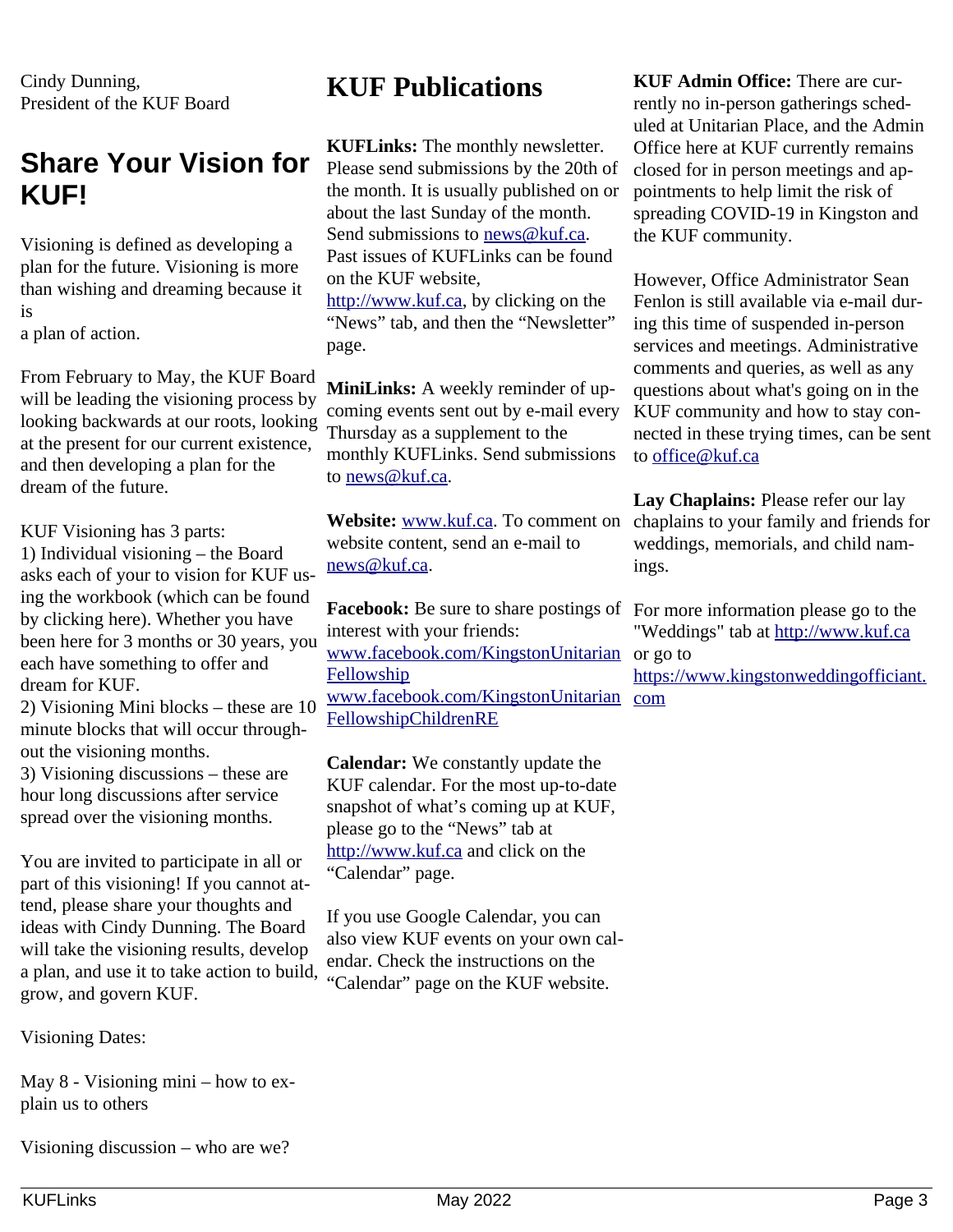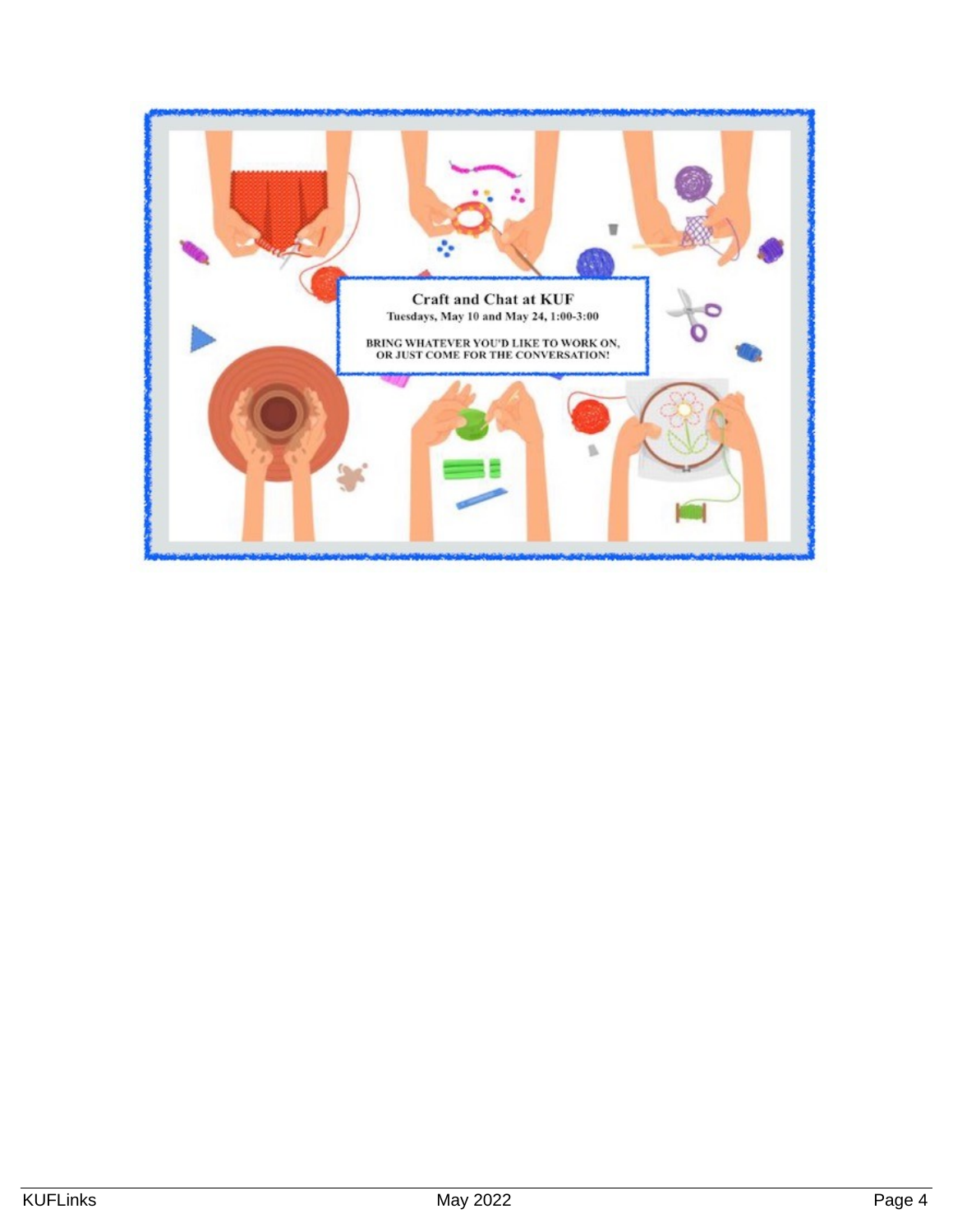